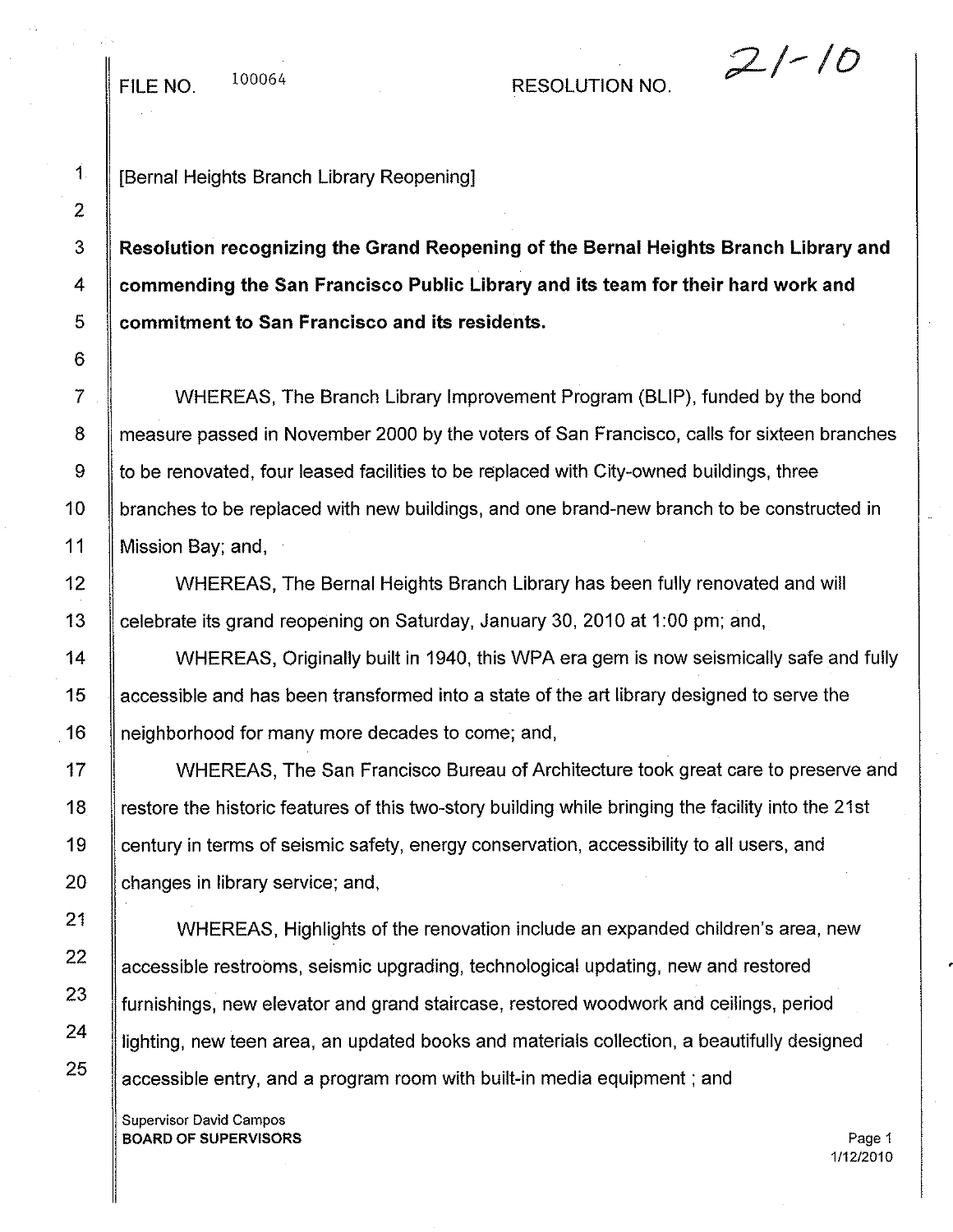1 WHEREAS, The library continued to serve the community during the branch 2 Fenovation with the help of the Red Hill Books which hosted twice weekly children's storytimes 3 and the Coleridge Park Homes which hosted the adult book club and by providing 4 Bookmobile service in front of the Junipero Serra Elementary School; and,

WHEREAS, The renovation has been a team effort between the San Francisco Public Library staff and administrators, Department of Public Works Division of Project Management, Bureau of Architecture and Bureau of Construction Management, CDX Builders, Inc.; Library Commissioners, Friends of the San Francisco Public Library, and members of the community who raised funds and helped design the branch to suit their neighborhood's needs; now, therefore, be it

RESOLVED, That the Board of Supervisors commends the San Francisco Public Library, the Friends of the San Francisco Public Library, the Department of Public Works, members of the Bernal Heights community, and the entire team that made this project so successful for their dedication and hard work; and, be it

FURTHER RESOLVED, That the Board of Supervisors invites the public to join the celebration of the re-dedication of the Bernal Heights Branch Library on Saturday, January 30, 2010 at 1:00 pm at the branch, 500 Cortland near Andover.

Supervisor David Campos **BOARD OF SUPERVISORS** Page 2

111212010